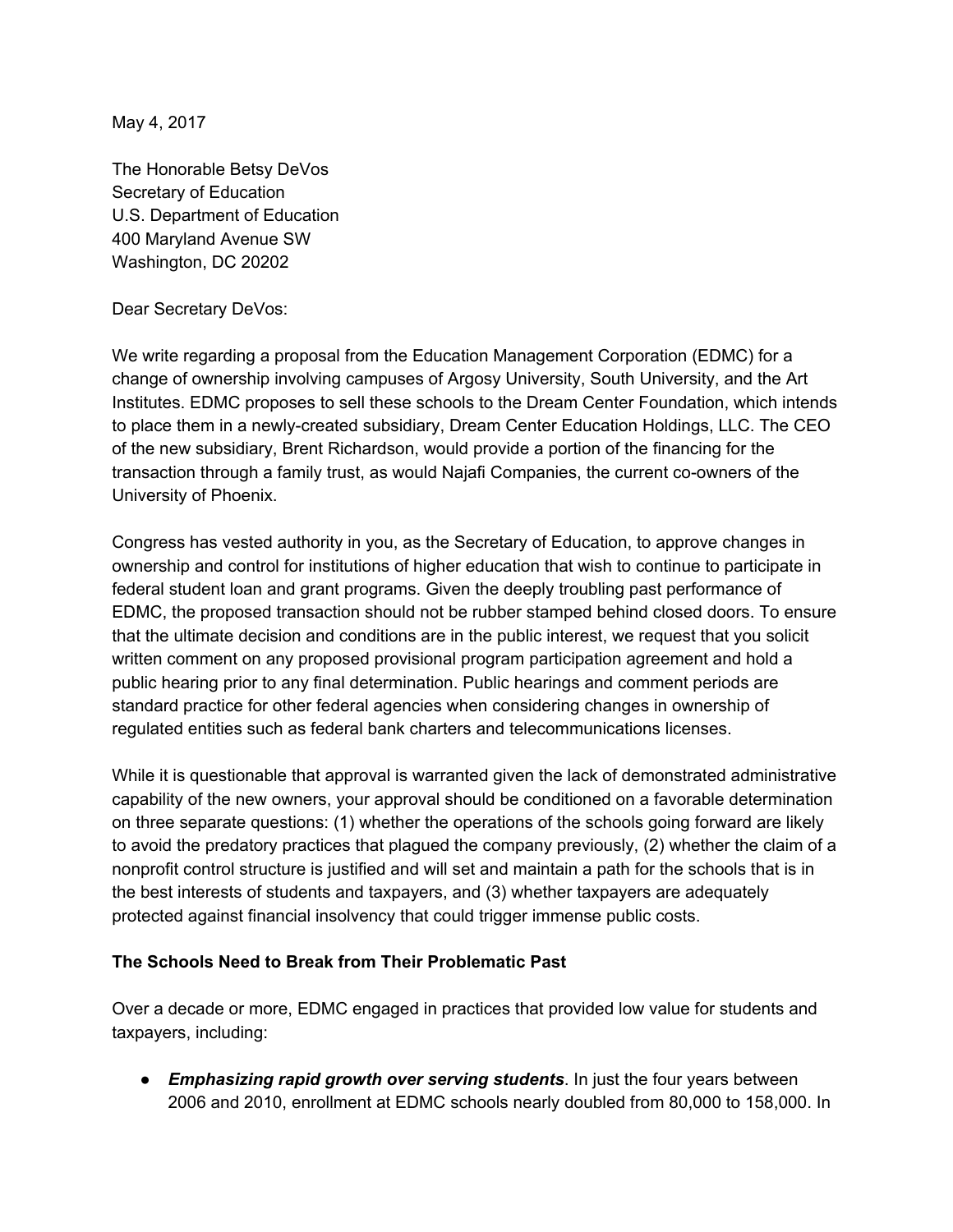2010, the company employed 5,669 recruiters but only 321 career services employees and 1,187 student services employees.<sup>1</sup> The U.S. Department of Justice accused EDMC of running a "high pressure sales business" rather than a school. In announcing a \$95.5 million settlement of a federal lawsuit alleging that EDMC defrauded taxpayers, Attorney General Loretta Lynch said: "Operating essentially as a recruitment mill, EDMC's actions were not only a violation of federal law but also a violation of the trust placed in them by their students - including veterans and working parents - all at taxpayer expense."

- *Targeting inexperienced customers*. Company recruiters, by focusing on high-need students with little or no family experience with paying for college, could minimize serious consideration of price or value by the customer. Internal documents show that EDMC recruiters were trained to avoid answering questions about tuition by focusing instead on the "out of pocket expense," which could be zero with federal aid. As a result, some EDMC schools received upwards of 90 percent of their revenue from federal aid.<sup>2</sup>
- *Shortchanging teaching and learning*. Data from 2009 indicates EDMC spent less than a quarter of its revenue on instruction, less than the amount spent on marketing. Most of the revenue came from tuition paid by taxpayer-financed grants and loans. $3$
- *Gaming the student loan default rate*. Rather than educate students well and place them in jobs so that they could repay their loans, EDMC hired firms to cajole former students into "forbearance" status on their federal loans, reducing the school's default rate but not addressing the real problem.<sup>4</sup>
- *Encouraging additional debts that students would not be able to repay*. EDMC arranged for students to take out institutional loans in addition to federal loans, even though an estimated 42 percent were expected to default. After a coalition of state attorneys general cited the company for unfair and deceptive recruitment and enrollment practices, EDMC agreed to forgive debts totaling \$102.8 million for more than 80,000 borrowers.

The EDMC schools need to change, revamping their entire approach to recruitment, pricing and instruction. A transfer of ownership could, theoretically, shift the schools' focus to become positive forces in their communities. Inexplicably, however, the purchaser seems unaware of the

[https://www.help.senate.gov/imo/media/for\\_profit\\_report/PartII/EDMC.pdf](https://www.help.senate.gov/imo/media/for_profit_report/PartII/EDMC.pdf)

<sup>1</sup> United States Senate, Committee on Health, Education, Labor and Pensions, *For Profit Higher Education: The Failure to Safeguard the Federal Investment and Ensure Student Success*, 2012 (hereafter, Senate HELP). EDMC section available at

<sup>&</sup>lt;sup>2</sup> In 2012, South University had an estimated 94 percent federal funds (Defense, Education, and Veterans combined) and the Art Institute of Phoenix 91 percent, according to data released by the U.S. Department of Education.

<sup>&</sup>lt;sup>3</sup> Senate HELP.

<sup>4</sup> Senate HELP.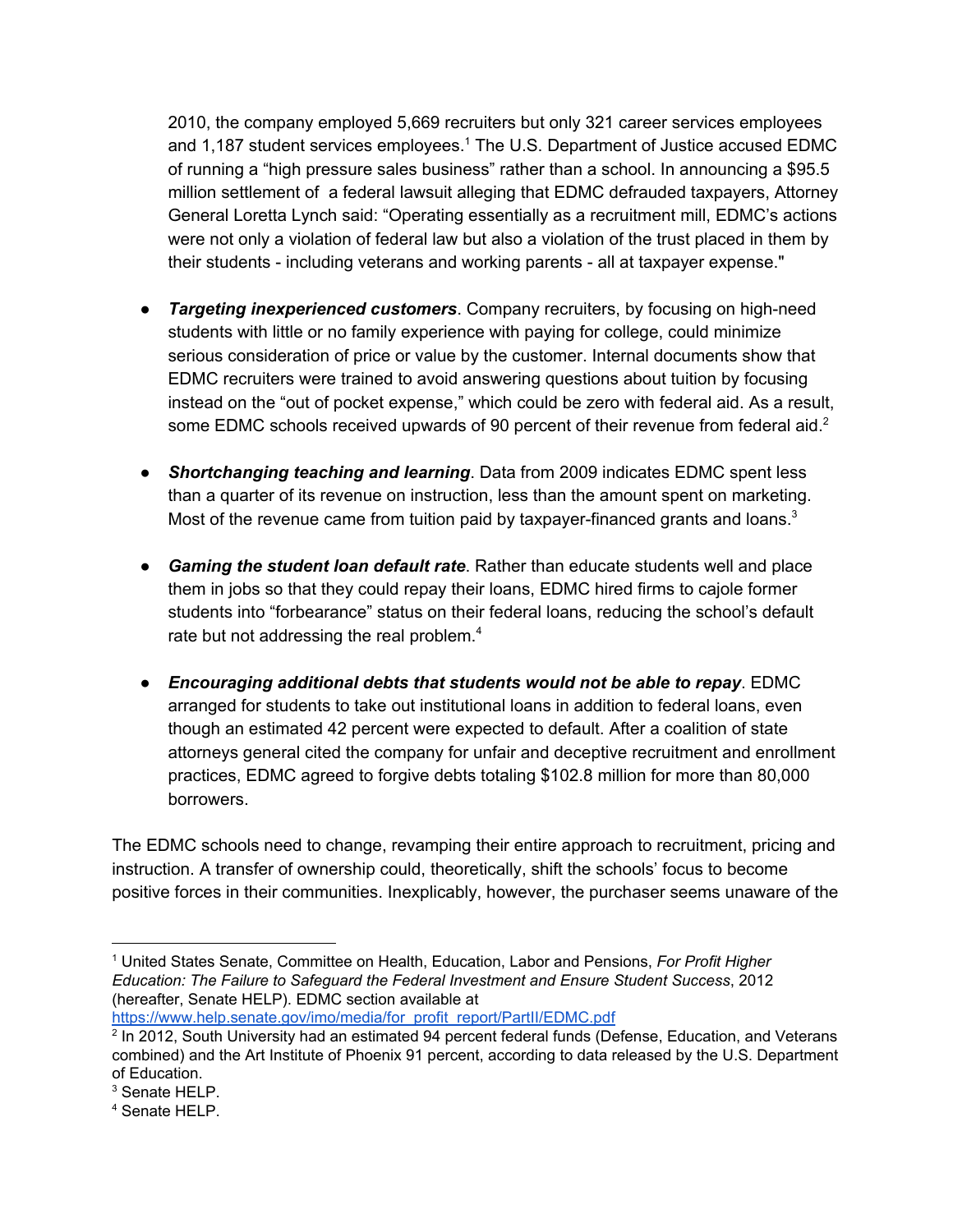need for change, declaring that "the Dream Center will continue to operate these institutions as they have operated." That is alarming and unacceptable.

Even if the Dream Center were aware, or becomes aware, of the need for a serious change in the operational model, its options may be severely limited by financing arrangements that require ongoing payments to financiers, including the CEO. The Dream Center could discover that it has acquired a predatory model of operations, but be bound by its financing to continue it, while the CEO of the schools, meanwhile, has a financial conflict of interest due to his partial financing of the purchase.

If the change of ownership is approved, it should be only on a provisional basis. The Secretary has wide latitude to condition provisional participation on conduct and outcome standards. To ensure that the EDMC schools operate in the best interest of students and taxpayers following their acquisition, any proposed provisional program participation agreement should include the following conditions:

1. No provisions in enrollment agreements forcing students to bring any disputes to private arbitration or banning class action lawsuits.

2. All marketing calls should be recorded and subject to federal and state monitoring.

3. Continue gainful employment regulation standards, disclosures and consequences to all programs for the duration of any financing arrangements for the transaction, plus two years. More than 150 EDMC programs failed the gainful employment standards.

4. Prevent unchecked federally-funded enrollment increases in programs that are not demonstrating value and market viability through the enrollment of students funded by employers, family earnings or savings, and private scholarship programs. For example, in programs offered online or in multiple locations (making rapid enrollment increases possible), federal aid to additional students could be dependent on enrolling at least 15 percent of students who are not using federal aid of any type.

5. If in the first three years the new owner wants Title IV funds to be disbursed by the "advanced payment" (rather than "reimbursement" method), require the new owner to demonstrate that it has set aside enough funds to cover refunds equal to at least 50% of Title IV receipts for the applicable schools in the prior fiscal year.

## **The Nonprofit Control Structure Must Be Real, Without Conflicts**

The Dream Center is asking that the colleges it is purchasing be treated as nonprofit after the sale. The principle underlying the use of a nonprofit control structure is to change the enterprise's behavior by altering the financial incentives. Eliminating financiers from institutional governance and requiring all revenue to be re-invested is what generally causes nonprofit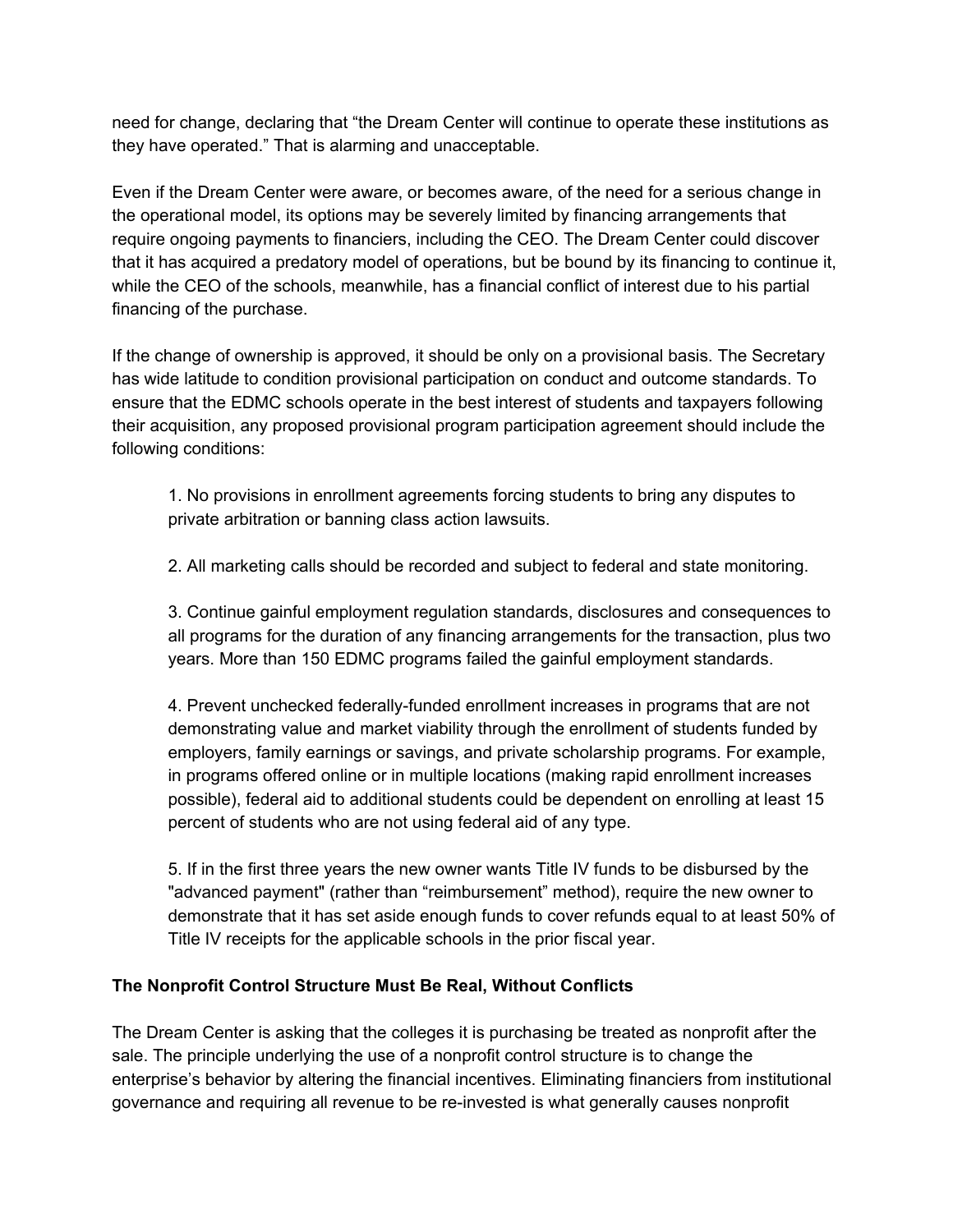institutions to be less focused on rapid growth and more inclined to spend resources on instruction and student support. That model would help shift EDMC schools from their past problematic behaviors. Indeed, EDMC web sites currently say "We're going non-profit...Invest in minds, not profits." 5

The method of financing this purchase, however, combined with the planned governance structure, could negate the intended effect of the nonprofit control structure. The Dream Center plans to operate the schools through a partnership run by one of the financiers, with an employment contract that has not been disclosed, answerable to seven board members who have not been disclosed. The arrangement may well violate the Department's requirement that nonprofit schools be "owned and operated by one or more nonprofit corporations or associations, *no part of the net earnings of which benefits any private shareholder or individual*" (emphasis added).

"Nonprofit" tells consumers that an institution has a control structure that, without a conflict of interest, can balance the school's need for money with its educational or charitable goals. If it allows schools with financial conflicts built into their governance to be treated as nonprofit institutions for purposes of federal higher education laws, the Department would be facilitating a deception of consumers and exposing taxpayers to heightened risk.

We ask that you examine the proposed EDMC transaction carefully to ensure that, if the former EDMC schools are to be treated as nonprofit institutions, they in fact have a control structure without financial conflicts of interest. No tentative or final approval of the change of ownership should be approved until the details of the proposed transaction, governance, and plan of operation are reviewed, including:

- 1. The governance structure of the Dream Center and the proposed governance of Dream Center Education Holdings, LLC.
- 2. The details of the employment agreement with Brent Richardson.
- 3. The terms and conditions of the financing arrangement with the Richardson Family Trust and the Najafi Companies.
- 4. The details of any other financing for the transaction.
- 5. Any existing, or plans for, real property purchases or lease agreements involving the EDMC campuses and people associated with the Dream Center.

Nonprofit institutions are awarded certain freedoms under the Higher Education Act because of the significant governance and spending restrictions by which they must legally abide as

<sup>&</sup>lt;sup>5</sup> See, for example, [https://www.artinstitutes.edu/orange-county.](https://www.artinstitutes.edu/orange-county)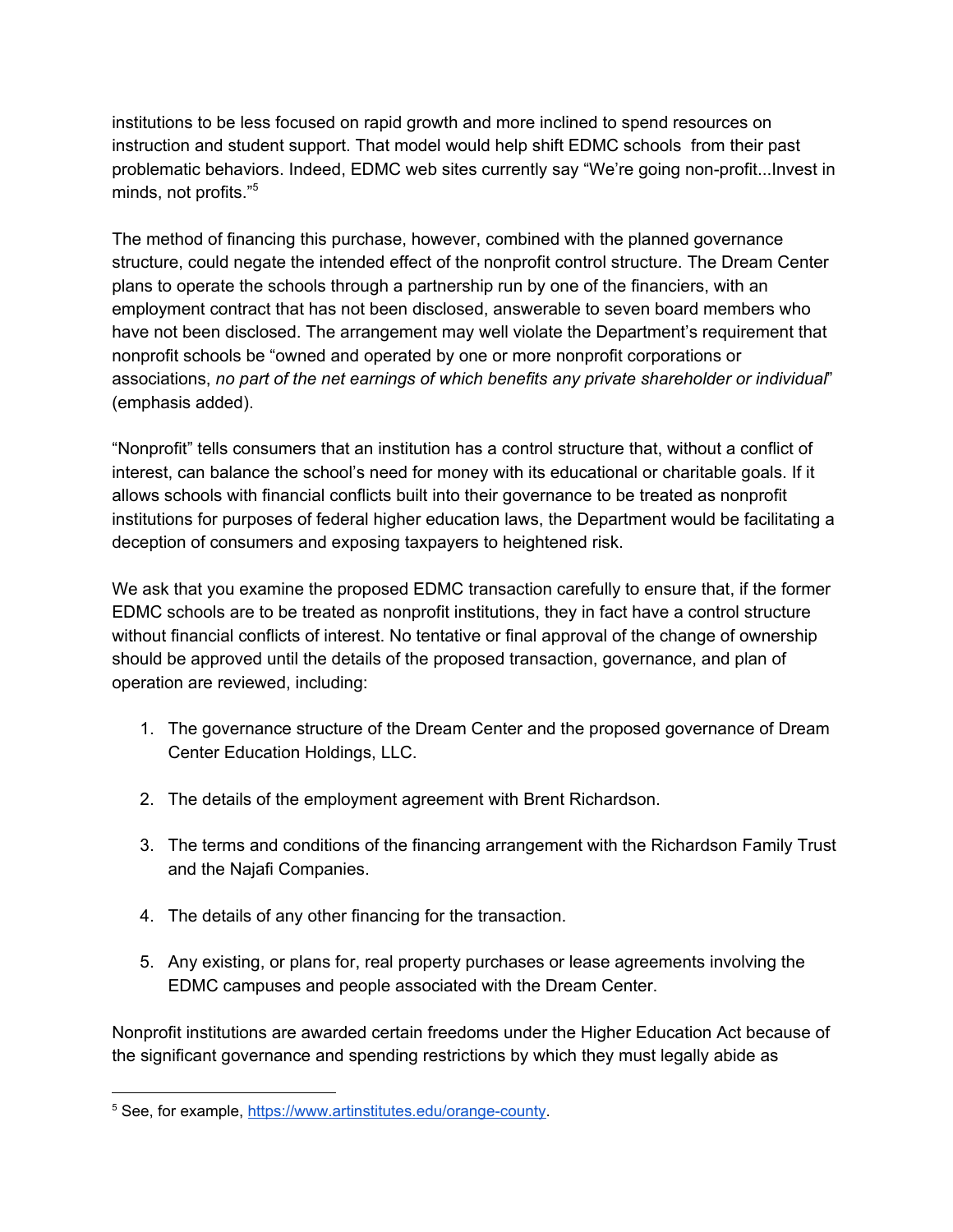nonprofit entities. The Department must ensure that institutions seeking the benefits of the nonprofit label actually have the accountability of a valid nonprofit control structure. As you gather more information regarding the Dream Center's plans and the contents of the agreements, we ask that you make the information public, and hold a public hearing, so that we and others can provide input based on a more complete record. There is no reason to conduct these reviews behind closed doors, denying the agency the benefit of outside expertise and analysis.

This proposed transaction presents an opportunity for the Department to prevent another repeat of scandalous mistreatment of students and taxpayers. Thank you in advance for your careful attention to this matter.

Sincerely,

Americans for Financial Reform AMVETS Association of the United States Navy Blue Star Families Center for Responsible Lending Children's Advocacy Institute Consumer Action Consumer Federation of America Consumer Federation of California Consumers Union David Halperin, Attorney East Bay Community Law Center Generation Progress Higher Ed Not Debt Ivy League Veterans Council League of United Latin American Citizens Maryland Consumer Rights Coalition National Consumer Law Center (on behalf of its low-income clients) Project on Predatory Student Lending of the Legal Services Center of Harvard Law School Public Counsel Public Law Center Robert Shireman, The Century Foundation Senior Fellow The Institute for College Access and Success U.S. Coast Guard Chief Petty Officers Association & Enlisted Association U.S. Public Interest Research Group Veterans Education Success Veterans for Common Sense Veterans Student Loan Relief Fund Vietnam Veterans of America